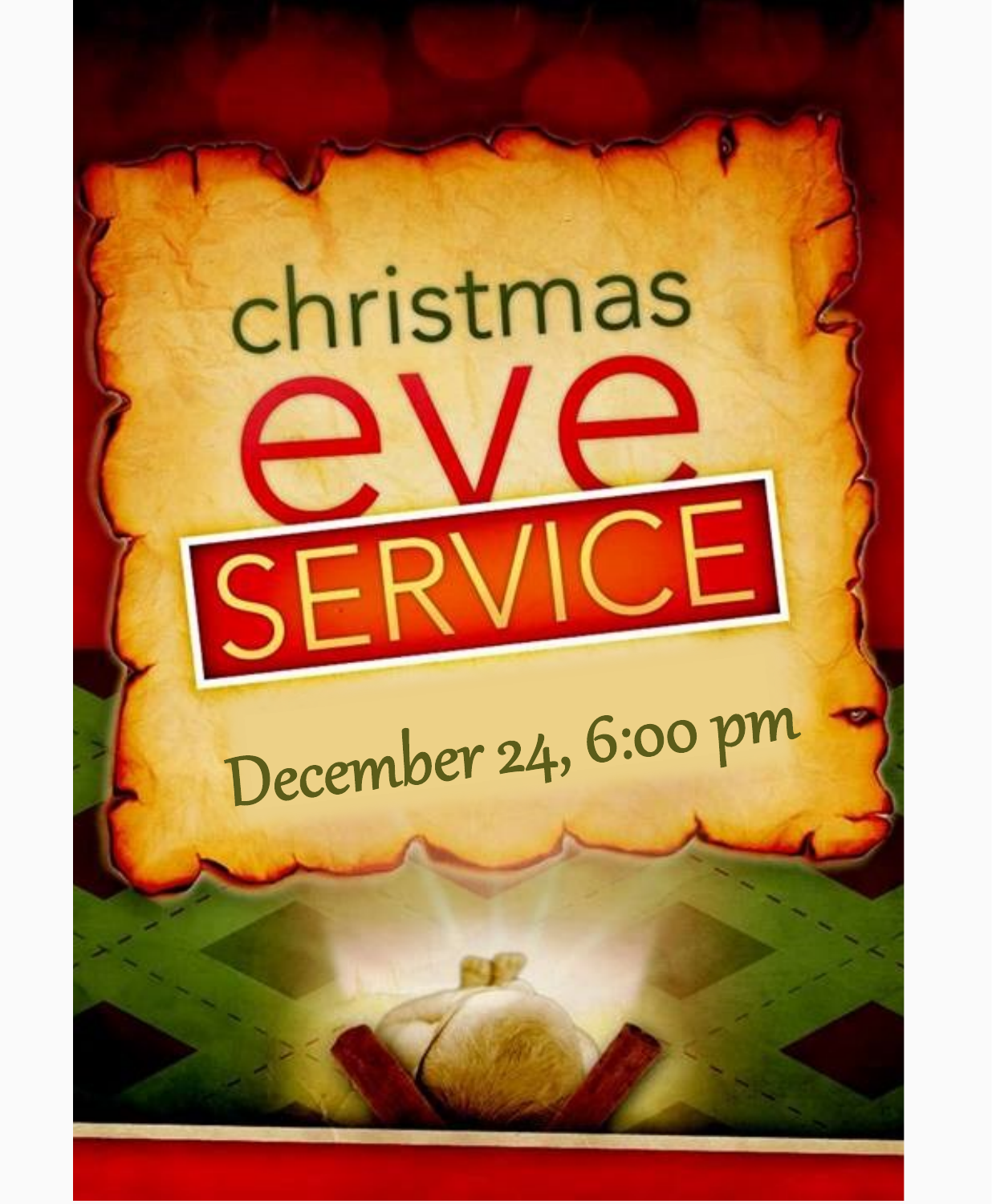$pri\zeta$ fmas  $E$ ve

DECEMBER 24, 2020 | 6PM

## **FIRST CHRISTIAN CHURCH**

(Disciples of Christ) December 24, 2020 Christmas Eve Worship at 6:00 pm

*Diverse in Thought | United in Faith | Called to Serve*

WELCOME **Helen Hempfling and Bruce Ervin** 

PRELUDE Christmas Medley arr. Sondra Tucker Bedford FCC Bell Choir

#### OPENING PRAYER

### LIGHTING OF THE ADVENT CANDLES OF HOPE, PEACE, JOY, & LOVE *(You are invited to light your candles as you worship at home)*

Introit The Father's Love William Roger Price (b. 1955)

Of the Father's Love begotten, ere the worlds began to be; He is Alpha and Omega, he the source, the ending he; Of the things that are, that have been, and that future years shall see Evermore and Evermore.

| Lo, how a Rose e'er blooming   | This flower, whose fragrance tender |
|--------------------------------|-------------------------------------|
| From tender stem hath sprung.  | With sweetness fills the air.       |
| Of Jesse's lineage coming      | Dispels with glorious splendor,     |
| As men of old have sung.       | The darkness everywhere.            |
| It came, a flow'ret bright     | True man but very God,              |
| Amid the cold of winter,       | From sin and death he saves us,     |
| When half-spent was the night. | And lightens every load.            |
|                                |                                     |

Isaiah 'twas foretold it, This is he whom heaven taught singers Sang of old with one accord, Whom the scriptures of the prophets, Promised in their faithful word, Now he shines, the long-expected, Let creation praise its Lord: Evermore and evermore.

 -Aurelius Clemens Prudentius (4th cent.) tr. John Mason German Carol (15th cent.), tr. Theodore Baker, 1894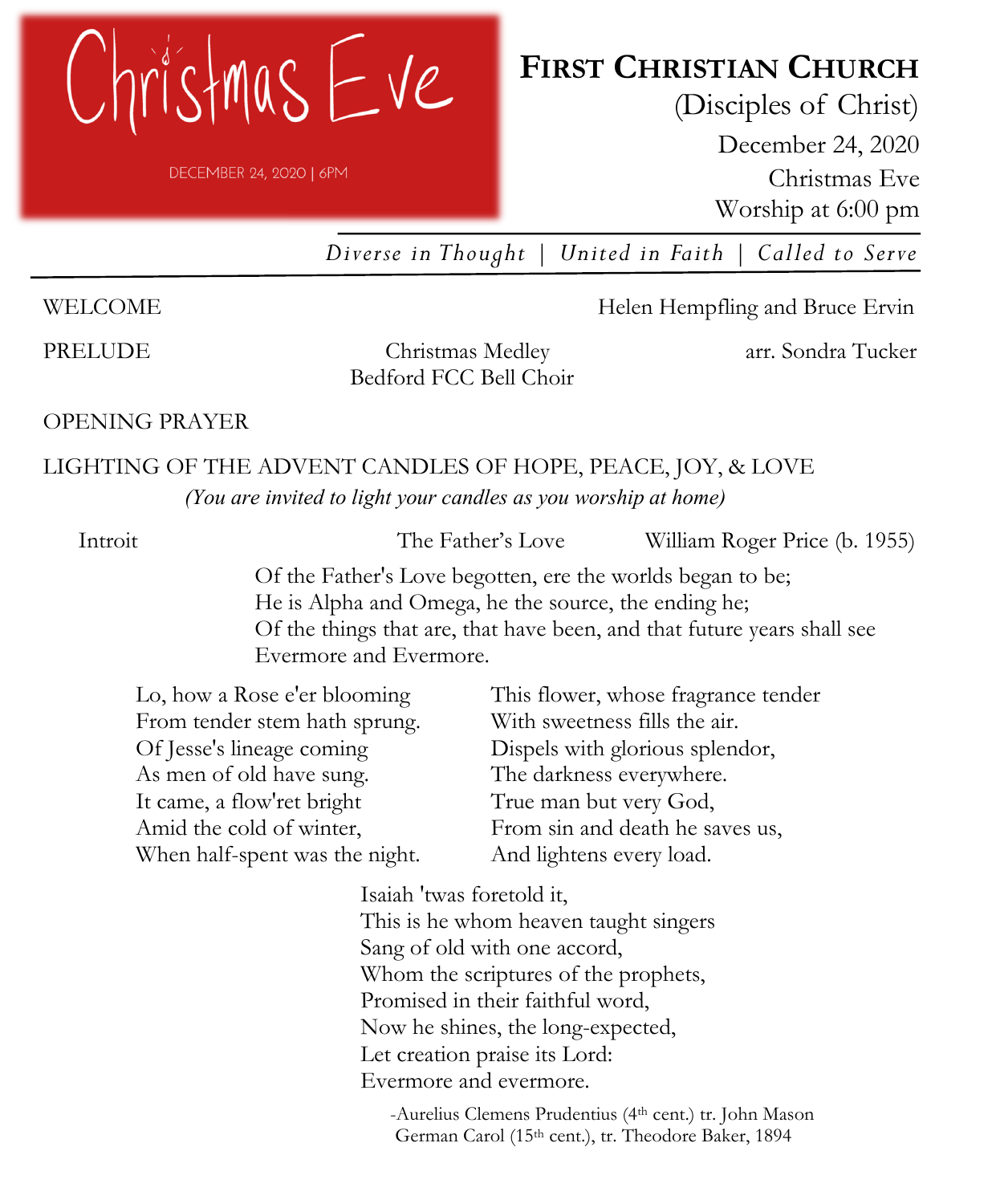#### LIGHTING OF THE CHRIST CANDLE Isaiah 9:2,6

#### CONGREGATIONAL CAROL 148 O Come, All Ye Faithful ADESTE FIDELES

O come, all ye faithful, joyful and triumphant, O come ye, O come ye to Bethlehem; come and behold him, born the King of angels:

Refrain O come, let us adore him, O come, let us adore him, O come, let us adore him, Christ the Lord!

(verses 1, 2, & 4)

Sing, choirs of angels, sing in exultation, sing, all ye citizens of heaven above! Glory to God, all glory in the highest;

Refrain O come, let us adore him, O come, let us adore him, O come, let us adore him, Christ the Lord!

Yea, Lord, we greet thee, born for our salvation, Jesus, to thee be all glory given; Word of the Father, now in flesh appearing:

Refrain O come, let us adore him, O come, let us adore him, O come, let us adore him, Christ the Lord!

#### THE CHRISTMAS STORY IN SCRIPTURE AND SONG

#### **The Angel Gabriel Visits Mary**

There is no rose of such virtue As is the rose that bear Jesu: *Alleluia.*  For in this rose containéd was Heaven and earth in little space: *Res Miranda.* (O thing of Wonder) By that rose we may well see There be one God in Persons Three: *Pares forma.* (Incomparable, perfect form) The Angels sang, the shepherds too: Gloria in Excelsis Deo: *Gaudeamus.* (Let us rejoice) Scripture Luke 1:26-31, 46-48 Carol Rosa Mystica Chrysogonus Waddell, O.C.S.O. (1930-2008)

> Leave we all this worldly mirth And follow we this joyful birth: *Transeamus.* (Let us pass over.) -Medieval Traditional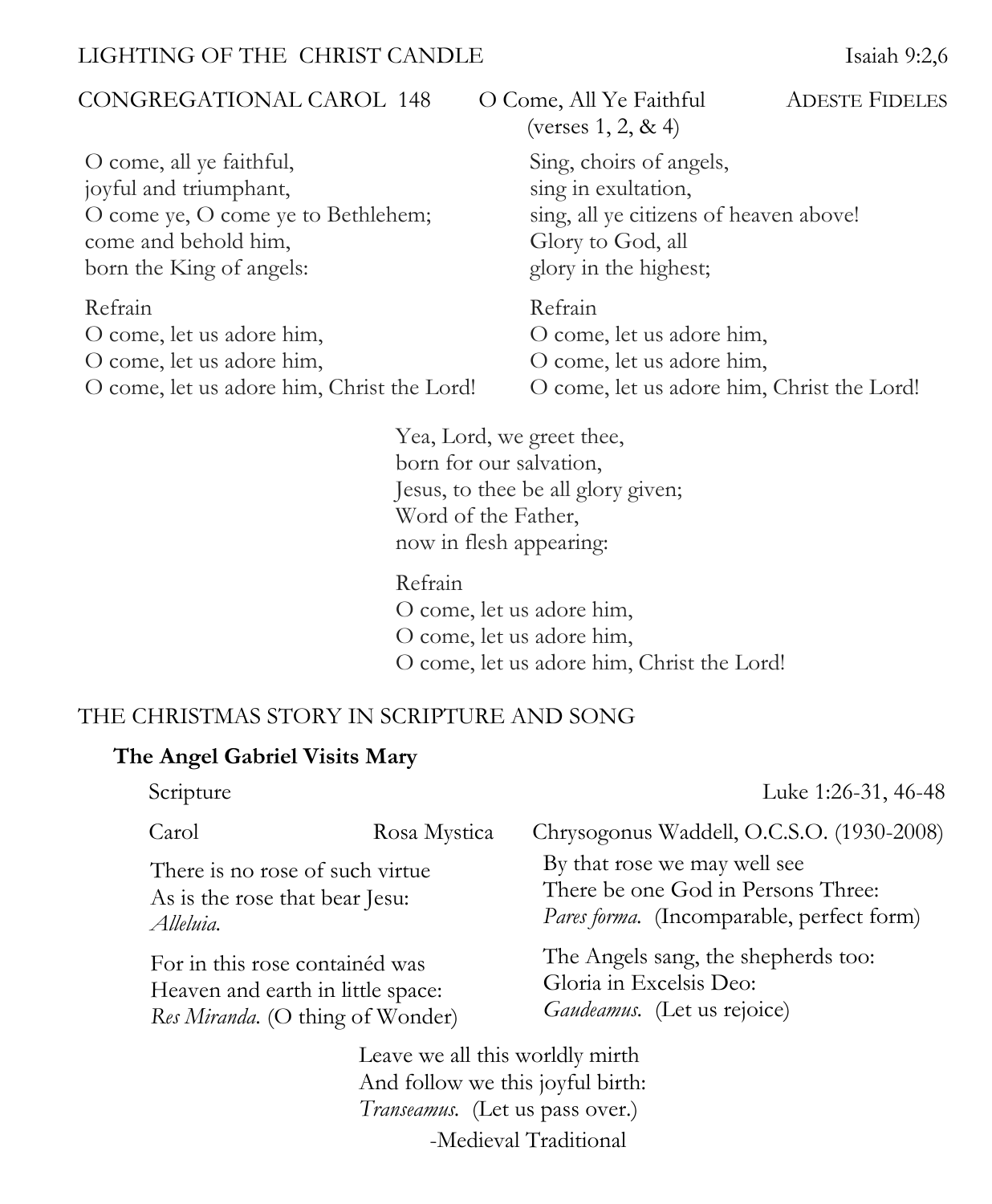#### **The Birth in Bethlehem**

#### Congregational Carol 144 O Little Town of Bethlehem ST. LOUIS

O little town of Bethlehem, how still we see thee lie! Above thy deep and dreamless sleep the silent stars go by. Yet in thy dark streets shineth the everlasting Light; the hopes and fears of all the years are met in thee tonight.

For Christ is born of Mary; and, gathered all above, while mortals sleep, the angels keep their watch of wondering love. O morning stars, together proclaim the holy birth. Your voices raise to God in praise; and peace to all on earth.

O holy child of Bethlehem, descend to us, we pray; cast out our sin, and enter in, be born in us today. We hear the Christmas angels the great glad tidings tell: O come to us, abide with us, our God, Emmanuel.

Words: Phillip Brooks, 1868, alt Music: Lewis H Redner, 1869

#### **The Angels and the Shepherds**

|                                                                                                                                                                            | Scripture                                                                                                                                                     | Luke 2:8-14                                                                                                                                            |  |
|----------------------------------------------------------------------------------------------------------------------------------------------------------------------------|---------------------------------------------------------------------------------------------------------------------------------------------------------------|--------------------------------------------------------------------------------------------------------------------------------------------------------|--|
|                                                                                                                                                                            | Carol<br>On Christmas Night                                                                                                                                   | <b>SUSSEX CAROL</b><br>arr. Ralph Vaughan Williams (1872-1958)                                                                                         |  |
|                                                                                                                                                                            | On Christmas night all Christians sing,<br>To hear the news the angels bring:<br>News of great joy, news of great mirth,<br>News of our merciful King's birth | When sin departs before Thy grace,<br>Then life and health come in its place;<br>Angels and men with joy may sing,<br>All for to see the newborn King. |  |
| All out of darkness we have light<br>Which made the angels sing this night:<br>"Glory to God and peace to men,<br>Now and forevermore. Amen."<br>-attr. Luke Wadding, 1684 |                                                                                                                                                               |                                                                                                                                                        |  |

#### Scripture Luke 2:1-7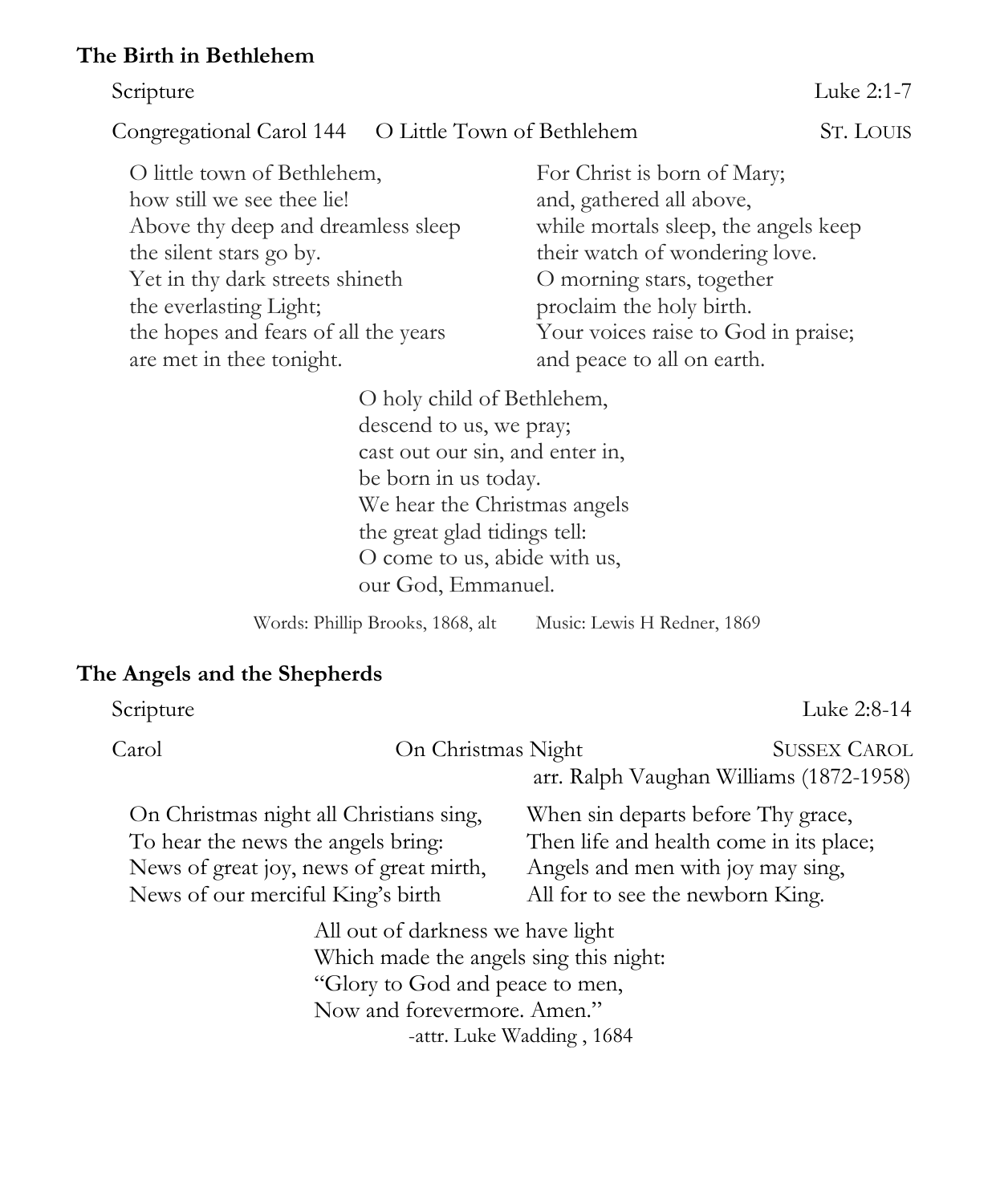#### **The Shepherds Worship**

Angels we have heard on high sweetly singing o'er the plains, and the mountains in reply echoing their joyous strains.

Refrain: Gloria, in excelsis Deo! Gloria, in excelsis Deo!

Congregational Carol 155 Angels We Have Heard on High GLORIA

Come to Bethlehem and see Christ, who comes in lowly birth. Come, adore on bended knee Jesus, joy of heav'n and earth.

Refrain: Gloria, in excelsis Deo! Gloria, in excelsis Deo!

See within a manger laid, Christ, whom choirs of angels praise; Mary, Joseph, lend your aid, while our hearts in love we raise.

Refrain: Gloria, in excelsis Deo! Gloria, in excelsis Deo!

Words: Traditional French carol; tr. *Crown of Jesus, 1862*, alt. Music: French carol melody; arr. Edward Shippen Barns, 1937 Harm. Austin C. Lovelace, 1964, alt.; dec. Richard E. Gerig, 1956

#### **The Word Made Flesh**

| Scripture | from John 1 and 3 |
|-----------|-------------------|
|-----------|-------------------|

| Congregational Carol 143                | Joy to the World                                 | ANTIOCH |
|-----------------------------------------|--------------------------------------------------|---------|
| Joy to the world, the Lord is come!     | Joy to the world, the Savior reigns!             |         |
| Let earth receive her King;             | Let all their songs employ;                      |         |
| let every heart prepare him room,       | while fields and floods, rocks, hills and plains |         |
| and heaven and nature sing,             | repeat the sounding joy,                         |         |
| and heaven and nature sing,             | repeat the sounding joy,                         |         |
| and heaven, and heaven and nature sing. | repeat, repeat the sounding joy.                 |         |
|                                         |                                                  |         |

He rules the world with truth and grace, and makes the nations prove the glories of his righteousness, and wonders of his love, and wonders of his love, and wonders, wonders of his love.

Words: Isaac Watts, 1719 Music: attr. George Frederick Handel, 1741; arr. Lowell Mason, 1848

#### Scripture Luke 2:15-20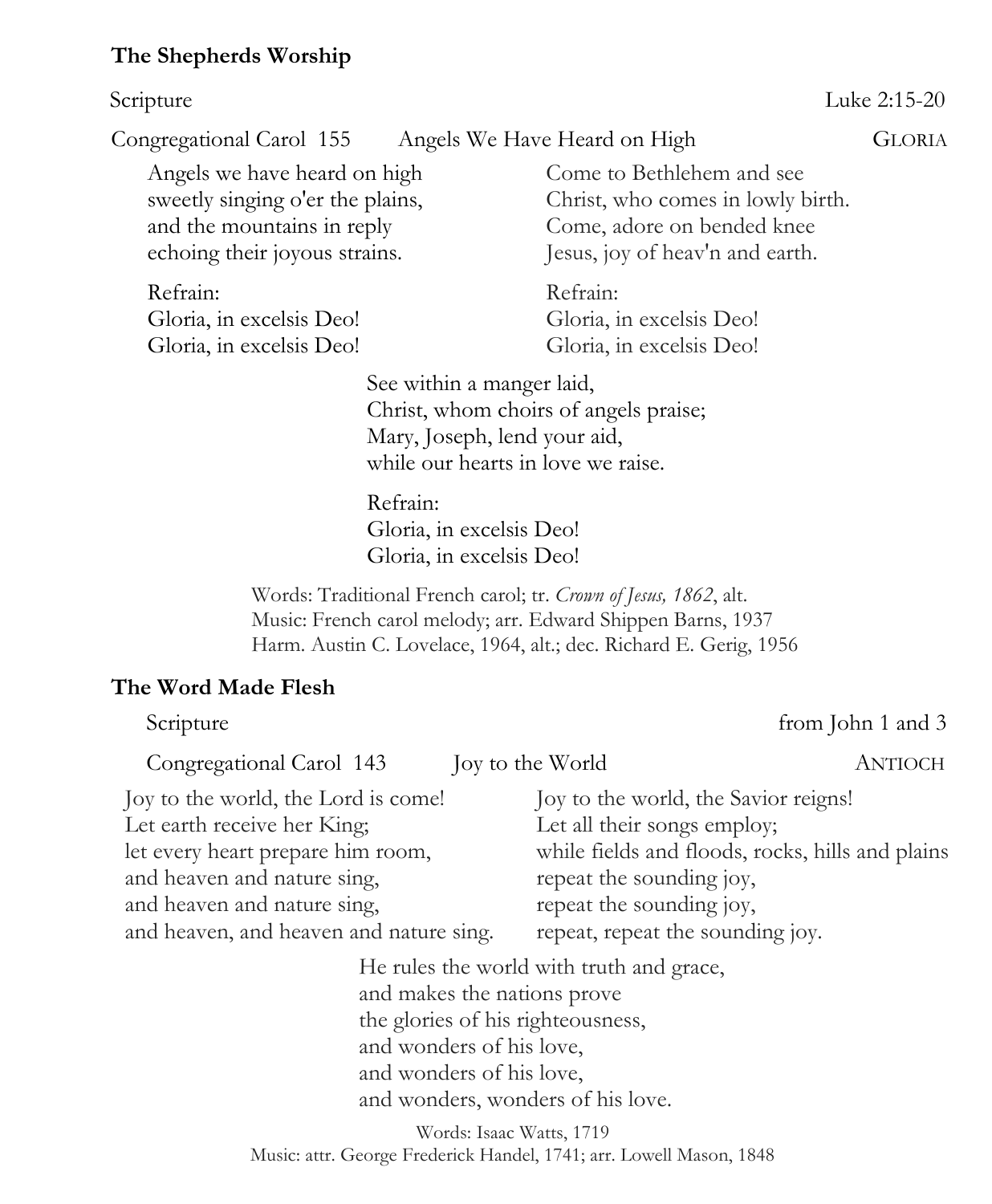#### INVITATION TO GIVING

*Tonight's offering will support the ministries of the Christian Church in Indiana, including camper scholarships and peace ministries.*

In the bleak mid-winter Frosty wind made moan; Earth stood hard as iron, Water like a stone; Snow had fallen, snow on snow, Snow on snow, In the bleak mid-winter Long ago. Heaven cannot hold Him Nor earth sustain, Heaven and earth shall flee away When He comes to reign: In the bleak mid-winter A stable-place sufficed The Lord God incarnate — Jesus Christ. Angels and Archangels May have gathered there, Cherubim and seraphim Thronged the air; But His Mother only, In her maiden bliss Worshipped the Beloved With a kiss. What can I give Him, Poor as I am? — If I were a Shepherd I would bring a lamb; If I were a Wise Man I would do my part, — Yet what I can I give Him, -Give my heart. Offertory Carol In the Bleak Midwinter Gustav Holst (1874-1934) Sara Bredemeyer, flute arr. Robert Lau (b. 1943)

-Christina Rossetti (1830-1894)

Prayer of Dedication

#### THE LORD'S SUPPER

The Great Thanksgiving The Lord be with you. **And also with you.** Lift up your hearts. **We lift them up to God.** Let us give thanks to God most high. **It is right to give God thanks and praise.**

Invitation to the Table

Words of Institution and Prayer of Consecration

Sharing of the Bread and Cup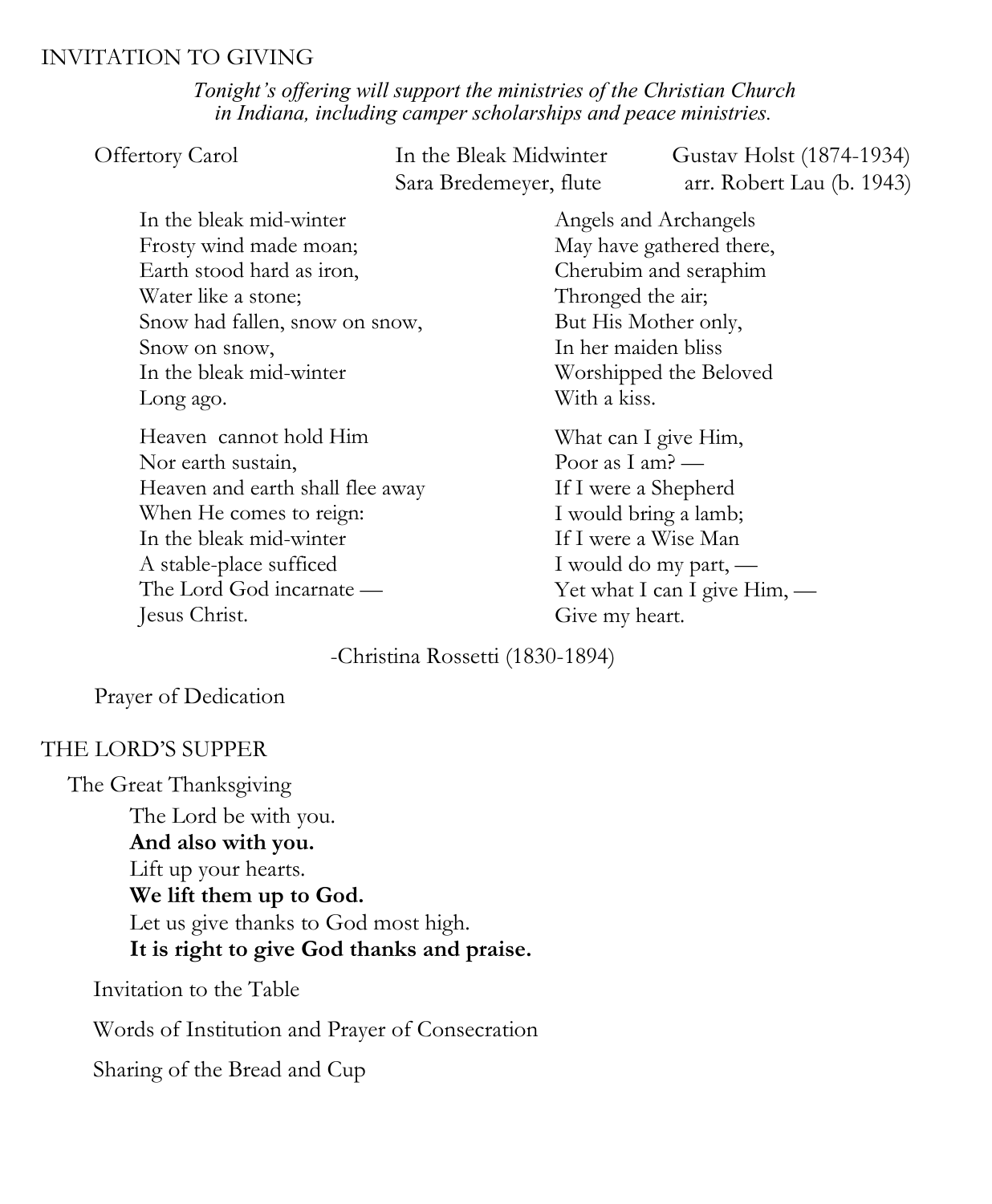| 13th Century French Carol<br>Manger Carol                                                        |
|--------------------------------------------------------------------------------------------------|
| Joseph Andreola, baritone<br>arr. Leo Sowerby (1895-1968)                                        |
| Here betwixt rose and lily white,                                                                |
| Sleep, sleep, sleep my son tonight.                                                              |
| Angels from on high, hover in the sky                                                            |
| Keeping watch above the incarnate God of love.<br>Keeping watch above the incarnate God of love. |
| On this fair night of holy joy,<br>Sleep clean clean my little how                               |
|                                                                                                  |

Sleep, sleep in your mother's arms. Angels from on high hover in the sky. Keeping watch above the incarnate God of love. Sleep, sleep, sleep my little boy. Angels from on high, hover in the sky Keeping watch above the incarnate God of love

-Traditional French 13th Century Carol: trans. Charles Winfred Douglas

Partaking of the Bread and Cup

Prayer of Thanksgiving and Lord's Prayer

Our Father, who art in Heaven, hallowed be Thy name; Thy Kingdom come, Thy will be done, on earth, as it is in heaven. Give us this day our daily bread, and forgive us our debts as we forgive our debtors; And lead us not into temptation, but deliver us from evil. For Thine is the kingdom, and the power, and the glory forever. Amen.

## SPREADING THE LIGHT OF CHRIST TO THE WORLD

## Scripture John 1:1-5 Congregational Carol 145 Silent Night STILLE NACHT Choir: Stille Nacht, heilige Nacht, alles schläft, einsam wacht. Nur das traute hochheilige Paar, holder Knabe im lockigen Haar. Schlaf in himmlischer Ruh, schlaf in himmlischer Ruh.

(*Raise up candle*)

Congregation:

|                                             |                                   | $\left($ + $\cdots$ $\left($ $\cdots$ $\right)$ $\cdots$ $\cdots$ $\cdots$ $\cdots$ $\cdots$ |  |  |  |
|---------------------------------------------|-----------------------------------|----------------------------------------------------------------------------------------------|--|--|--|
| Silent night, holy night,                   | Silent Night, holy night,         | Silent night, holy night,                                                                    |  |  |  |
| all is calm, all is bright                  | Son of God, Love's pure light     | wondrous star, lend thy light;                                                               |  |  |  |
| 'round yon virgin mother and child,         | Radiant beams from thy holy face  | with the angels let us sing,                                                                 |  |  |  |
| holy infant so tender and mild.             | with the dawn of redeeming grace, | alleluia to our King;                                                                        |  |  |  |
| Sleep in heavenly peace,                    | Jesus, Lord at thy birth,         | Christ, the Savior, is born,                                                                 |  |  |  |
| sleep in heavenly peace.                    | Jesus, Lord at thy birth.         | Christ, the Savior, is born.                                                                 |  |  |  |
| Words: Joseph Mohr. 1818: tr. John E. Young |                                   |                                                                                              |  |  |  |

rom, 1818, u. joint F. Toung Music: Franz Gruber, 1818 arr. Raymond Leppard (1927-1919) – in memoriam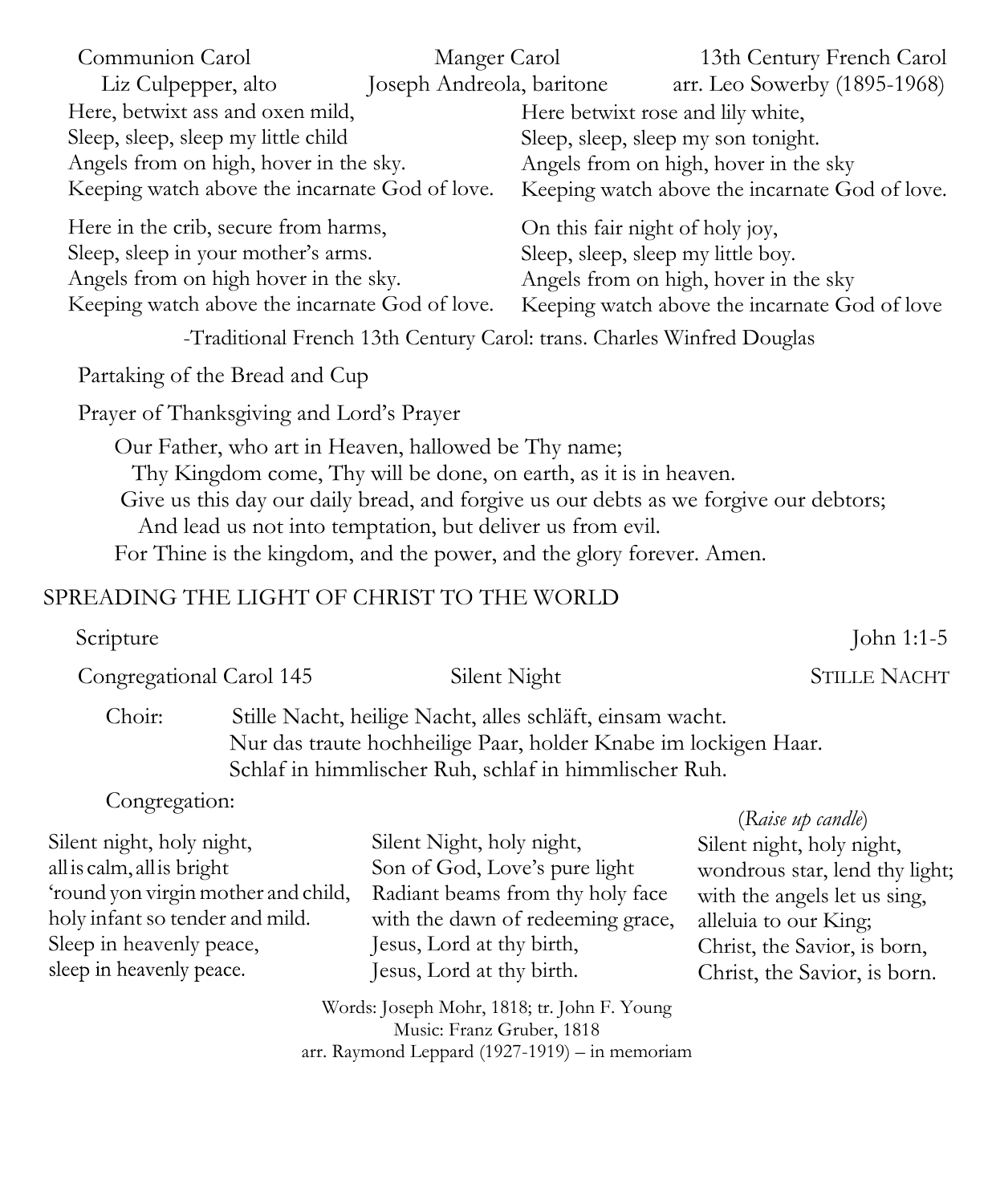#### BLESSING AND BENEDICTION

Choral Response Thee with Tender Care (from *Christmas Oratorio, part 3*) J.S. Bach

(1685-1750)

Thee with tender care I'll cherish; Live to thee, die to thee: Thus I shall not perish, but with thee abide forever, joyfully, peacefully, where life endeth never.

POSTLUDE The Rejoicing George Frederic Handel Mary Ruth Yates, organ



## **Worship Participants**

Rev. Helen Hempfling Rev. Bruce Ervin **Readers** Susan Maxwell-Lewis Jack Maxwell **Lighting of the Candles** Mitzi Flynn

Jono Palmer, Bell Choir Director Mary Ruth Yates, Organ Ginny Jones, Violin

#### **Bell Choir**

Cathy Allman Bonnie Fye Ginny Jones Christie Maxwell Ashley Maxwell Mona Miller Jackie Robbins Mary Ruth Yates

Ashlyn Reynolds, Photography & Graphics Jono Palmer, Video and Audio Editing